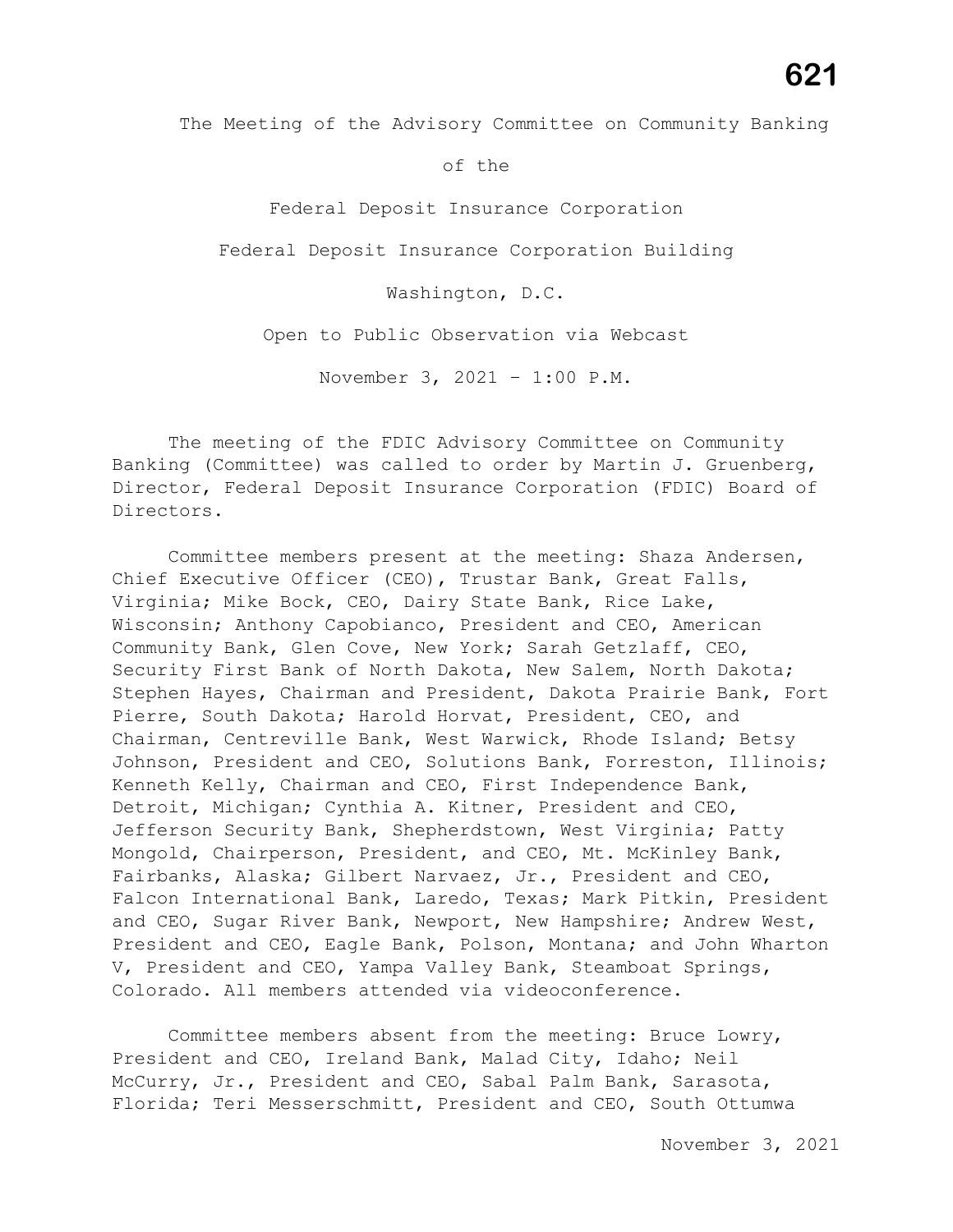Savings Bank, Ottumwa, Iowa; and Margaret Oldner, CEO, Stone Bank, Mountain View, Arkansas.

Corporation staff in attendance: Rebecca L. Anseth, Jennifer M. Barozie, Amber B. Beck, Gregory P. Bottone, Sylvia W. Burns, Mary Calkins, Kymberly K. Copa, Diane Ellis, G. Chris Finnegan, Eric Fultze, Shannon N. Greco, Daniel R. Hammond, Martin D. Henning, John P. Henrie, Daniel S. Hoople, Arleas Upton Kea, M. Anthony Lowe, Sultan Meghji, Brandon Milhorn, Rae-Ann Miller, Arthur J. Murton, Shayna Olesiuk, Rowie M. Pangilinan, Mark E. Pearce, Nikita Pearson, Harrel M. Pettway, Nicholas J. Podsiadly, Ariana L. Rambuyan, Ryan M. Rappa, Carlos D. Rodriguez, Lisa K. Roy, Betty J. Rudolph, Michael Shaheen, James P. Sheesley, Nefretete A. Smith, Tiffanie A. Titus, John F. Vogel, and Katrice L. Yokley.

Director Gruenberg opened the meeting and presided over the proceedings. Arleas Upton Kea, Deputy to the Chairman for External Affairs and the Committee's Designated Federal Officer, moderated the proceedings.

### **Introductory Remarks**

Director Gruenberg welcomed Committee members and informed them that Chairman Jelena McWilliams was unable to participate due to a scheduling conflict. He noted that the Advisory Committee, which was established twelve years ago, has proven to be an invaluable resource for thoughtful and candid advice from a representative group of community bankers from around the country. Director Gruenberg also indicated that he believes the Committee's input will be more important to the FDIC than ever given uncertainties associated with the final stages of the pandemic and future challenges facing community banking in the United States. He expressed his appreciation for the Committee members' participation and time.

Director Gruenberg then acknowledged the forthcoming retirement of Ms. Kea, who serves as the Designated Federal Officer of the Committee and the FDIC Advisory Committee of State Regulators. He listed her prior positions, which include Deputy to the Chairman and Chief Operating Officer, Director of the FDIC's Division of Administration, Ombudsman, and a series of senior positions in the Legal Division. He said Ms. Kea played a major leadership role at the FDIC over her 35 years of service and epitomizes the "can do" spirit of the FDIC.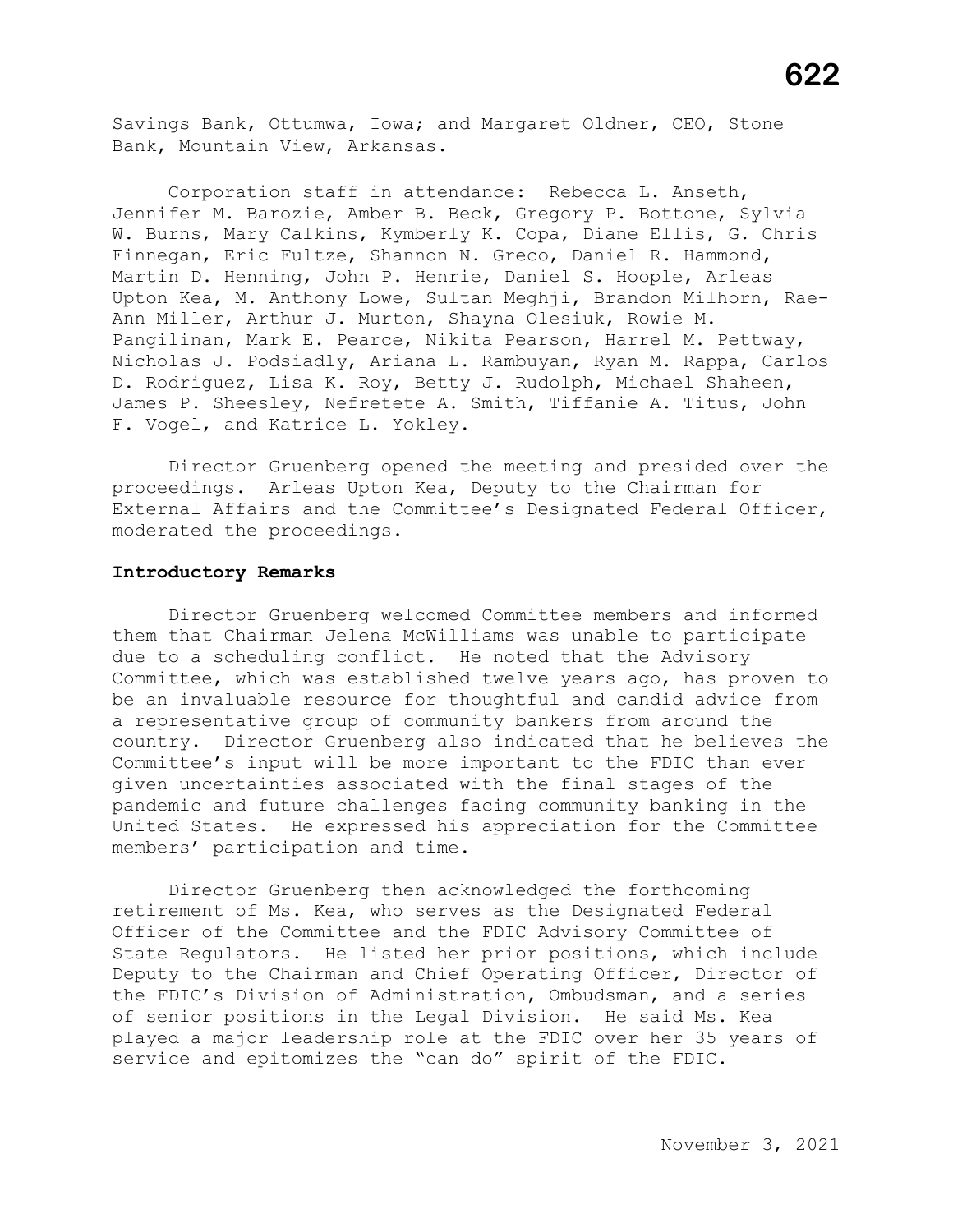Director Gruenberg underscored that Ms. Kea's contributions to the FDIC are historic. He noted that she has been a trailblazer for women of color to rise to senior positions of leadership at the FDIC and lead with courage and grace. He said her devotion to the FDIC, its mission, and its employees has been second to none, and she will leave a mark on the agency that will stand the test of time. He thanked Ms. Kea for her service and emphasized how much she will be missed.

Director Gruenberg then turned the program over to Ms. Kea, to moderate the meeting.

Ms. Kea thanked Director Gruenberg and said she felt blessed to have worked with him during his time as Chairman, in addition to ten other Chairmen of the FDIC. She recounted that she assisted in resolving two financial crises, and she is now working through the pandemic. She noted that working as a public servant in all her capacities has been a special opportunity.

Addressing the Committee members, Ms. Kea said interacting with them had been an absolute pleasure. Though she had not met all in person, she said she has felt their presence and bonded with them through the virtual meetings this year and last.

Ms. Kea emphasized that she will always have a great love for the FDIC and looks forward to what is yet to come.

# **Community Banking Conditions**

Ms. Kea then turned the meeting over to the Committee members for a roundtable discussion on local banking trends and issues. The Committee members discussed a broad range of topics, including the following:

## **COVID-19 Pandemic and Response.**

Most of the members discussed the continuing impact of the COVID-19 pandemic on their communities and banking operations. Members provided updates on the rates of infection and hospitalizations, as well as vaccinations. Several members reported improvements in such metrics, while other members noted that COVID-19 cases continue to remain high in their communities.

Members discussed varying levels of reopening for bank branches. Members Pitkin, Horvat, and Kitner noted that their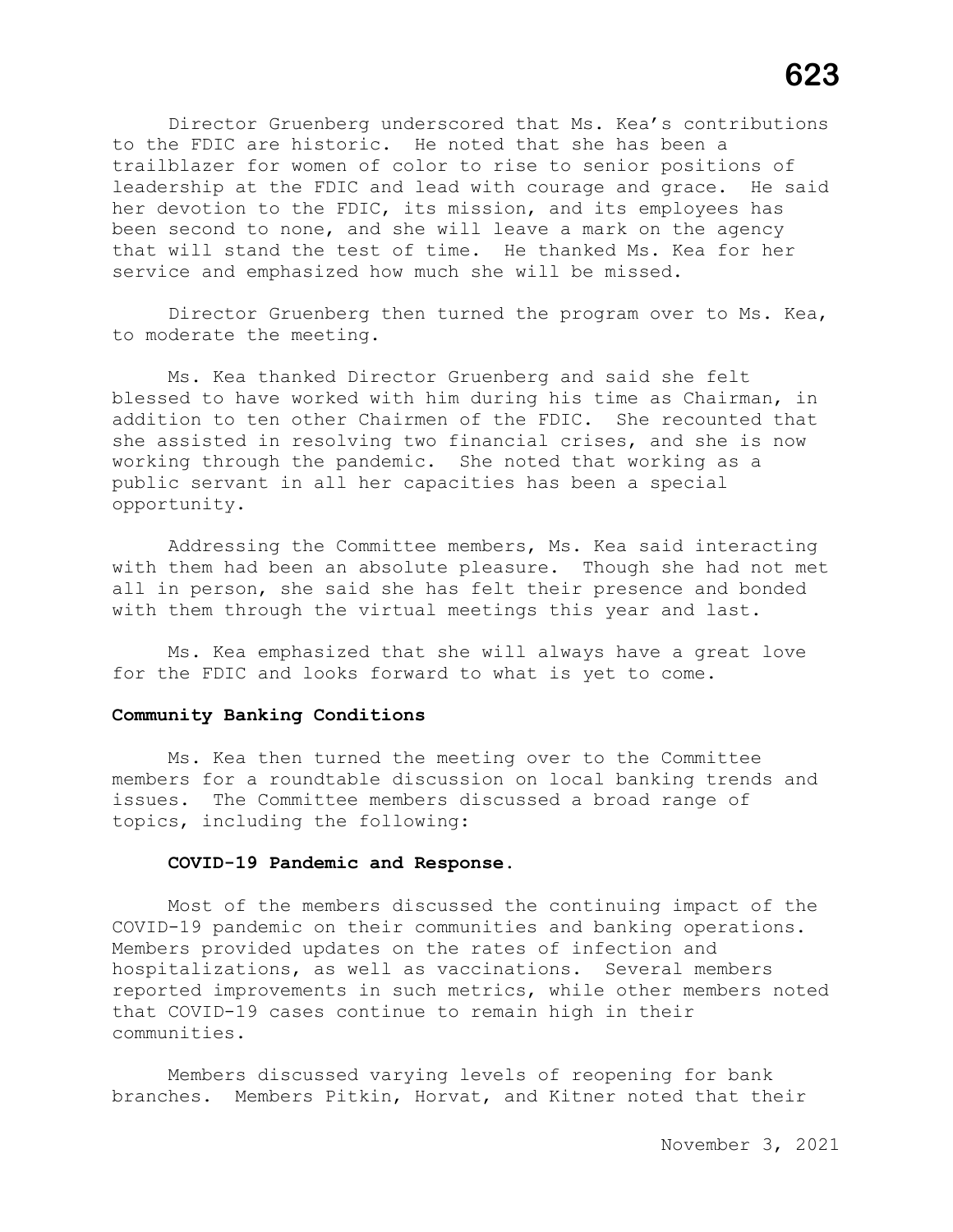banks' staff are on-site, while Member Andersen noted that her bank has remained open throughout the pandemic, but in a hybrid model. Member Johnson indicated that lobbies remain closed at her bank, but appointments can be made. Member West said that his bank's lobby reopened in June, but that closing the lobby for a year did not affect his bank's performance in 2020 or 2021.

Member West observed that customers have changed how they interface with his bank, using mobile banking and the drivethrough. Member Capobianco noted an uptick in mobile banking customer enrollments and an increase in the number of deposits made through the mobile application. He indicated that once customers migrate to his bank's digital products, they continue to use them.

# **Economic Conditions.**

Members discussed inflation, labor shortages, and supply chain challenges. Members Wharton and Bock indicated they do not believe inflation is transitory. Member Horvat expressed concern with wage inflation, because, unlike commodity prices that fluctuate, once wages increase, they tend to stay at the new, higher levels.

Member Mongold noted that high COVID-19 cases and exposures have contributed to labor shortages, as employees are required to stay home until they are healthy or a sufficient amount of time has elapsed after exposure. Member Bock stated that some of the bank's larger businesses indicated that a potential COVID-19 vaccine mandate may exacerbate the labor shortage.

Member Andersen noted issues with supplies and materials, acknowledging that it took four months to get glass for the window at a bank branch. Members Hayes and Johnson reported increasing input costs and supply chain issues for agricultural customers. Member West noted that hay has increased from \$100 to \$350 a ton, and as a result, ranchers are selling their herds.

Members discussed rising housing costs and shortages. Member Johnson indicated that in the residential market, supply still trails demand. Member Horvat observed that home prices continue to be very strong and inventory levels remain very low. He also noted that residential lending has been strong throughout the year, and refinancings make up almost all of their lending volume due to the aforementioned housing inventory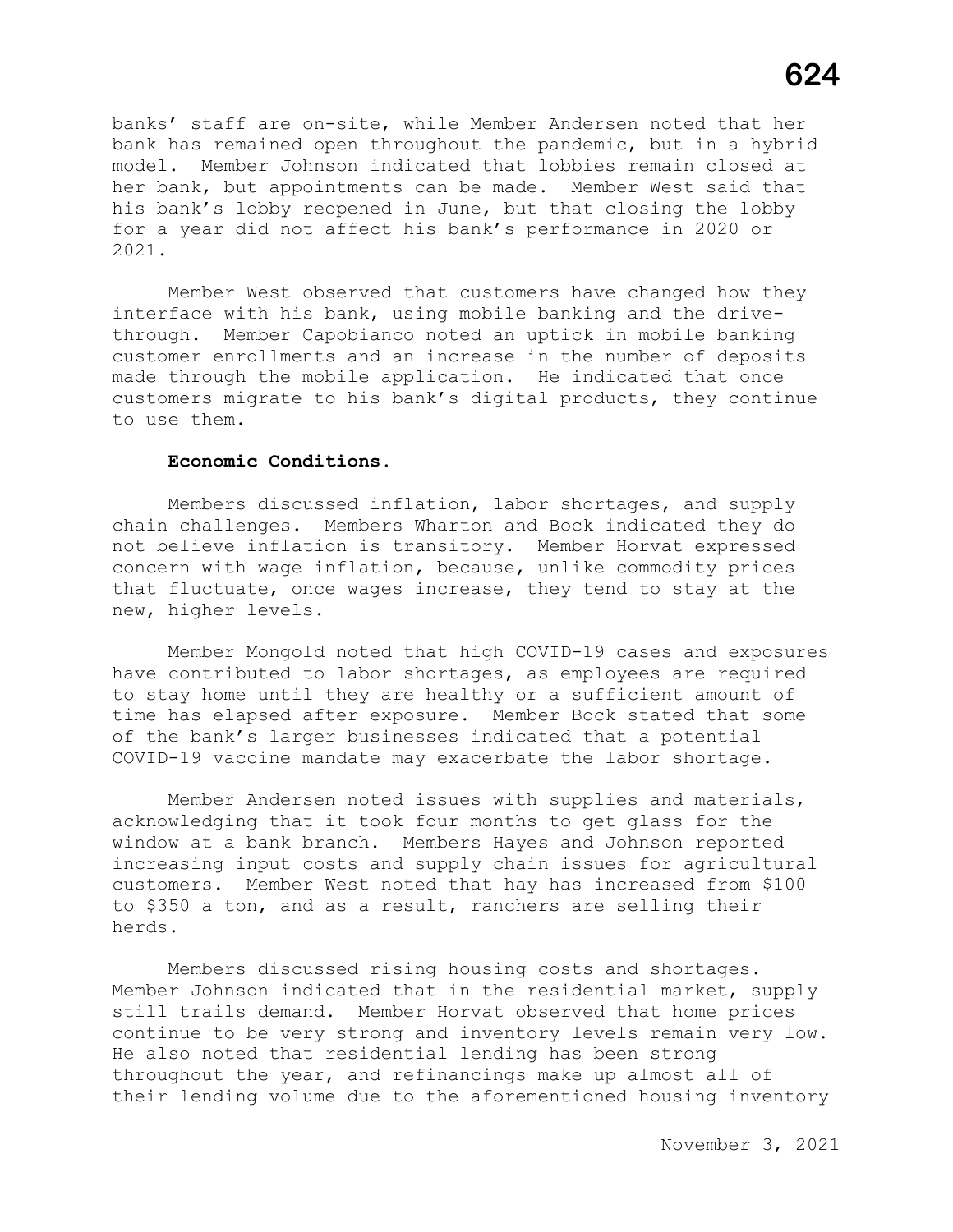shortages. Member West said real estate lending has begun to and a decreased demand for refinancing. Member Mongold impacted housing construction. Member Wharton observed that the increased between 40 and 60 percent. Member Wharton also noted taper in his area due to fewer sales because of low inventory indicated that labor shortages and supply chain issues have cost per square foot has increased from approximately \$300 to \$500, and in the past three years, construction costs have that bank employees commute significant distances due to a lack<br>of affordable housing in the area.

with an increase in demand for high-bay industrial properties. years. Member Bock indicated that commercial lending volumes Members reported varying levels of commercial lending activity. Member Horvat observed commercial real estate lending continues to be very strong with investors taking advantage of low interest rates. He also noted that there has been a considerable increase in construction projects during the year, Member Andersen noted that customers and businesses are turning their buildings into condominiums. Member West indicated commercial loan demand has been moderate compared to prior have been impacted by declining inventory levels, which have reduced financing needs.

 a sizeable grasshopper hatch. Member Getzlaff explained that Regarding agriculture, members described varying results for harvests. Members Bock and Johnson observed strong yields and commodity prices. Member Hayes noted that yields are down primarily due to a drought, but commodity prices have been consistent. Member West reported that agriculture has been difficult across all of Montana due to a tremendous drought and despite crop failings, her bank's portfolio remains strong due to crop insurance, stimulus payments, farm payments, and Paycheck Protection Program (PPP) loans.

 more hours than anticipated due to staffing shortages and, therefore, could not take advantage of strong customer demand. Some members described improvement in the hospitality industry. Member Mongold noted that the summer tourist season had far fewer visitors than pre-COVID years, but was better than 2020. Member Horvat shared that the summer tourism season was strong. However, he indicated that restaurants had to close for Similarly, Member Bock noted that the hospitality industry considerably improved; however, labor shortages are forcing businesses to close two or three days per week.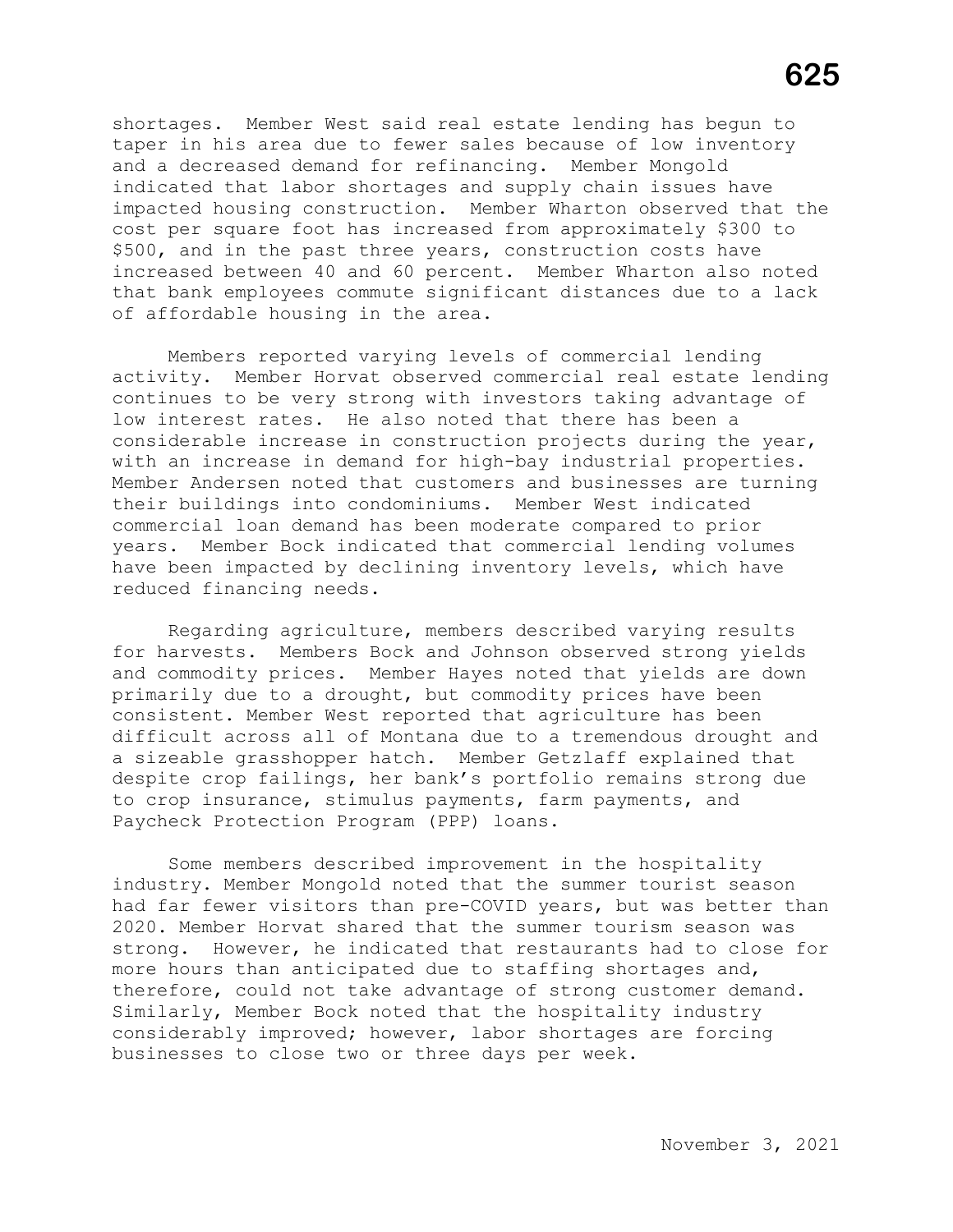## **Banking Conditions.**

Several members reported strong banking conditions in their institutions and local markets, but some expressed varying views on whether such conditions will continue into 2022. Members also discussed the effect of asset and deposit growth on capital and earnings.

Many members reported strong capital positions at their institutions, however, some members did report a decline in capital ratios due to asset growth. Most members reported a rise in deposits. Member Pitkin reported that some bankers are begrudgingly turning away large local community deposits to limit future capital erosion.

Members Pitkin, Kelly, Wharton, and Johnson discussed leverage ratios. Member Pitkin expressed concern about continued leverage ratio pressure, especially as it relates to regulatory thresholds. Member Wharton echoed Member Pitkin's sentiments concerning the community bank leverage ratio. Both members asked the FDIC to continue to closely review this matter. Member Kelly said that the regulatory agencies may want to look at how they can help banks that have more assets on their balance sheets as this may impact them negatively as it relates to equity. Member Johnson indicated that leverage ratios are a primary concern for every banker that she talks to.

Some members reported strong profitability, while other members expressed concerns regarding margin compression stemming in part from high liquidity levels and lower loan demand. Some members attributed lower loan demand to government payments and decreased inventory levels. Member West observed low demand for consumer loans due to stimulus payments provided by both the tribal government and the U.S. Government. Member Kelly noted challenges with loan growth in the minority market. Most members reported that delinquencies and deferrals remain low.

Members indicated that their banks' PPP loans have mostly been forgiven or paid off. Member Capobianco expressed a desire to find new revenue sources to replace the fee income from PPP loans as such loans diminish. He also noted that proceeds from many PPP loans have not been used; therefore, the funds remain on deposit with the bank, which is contributing to excess liquidity. Member Johnson touched on audits regarding PPP loans.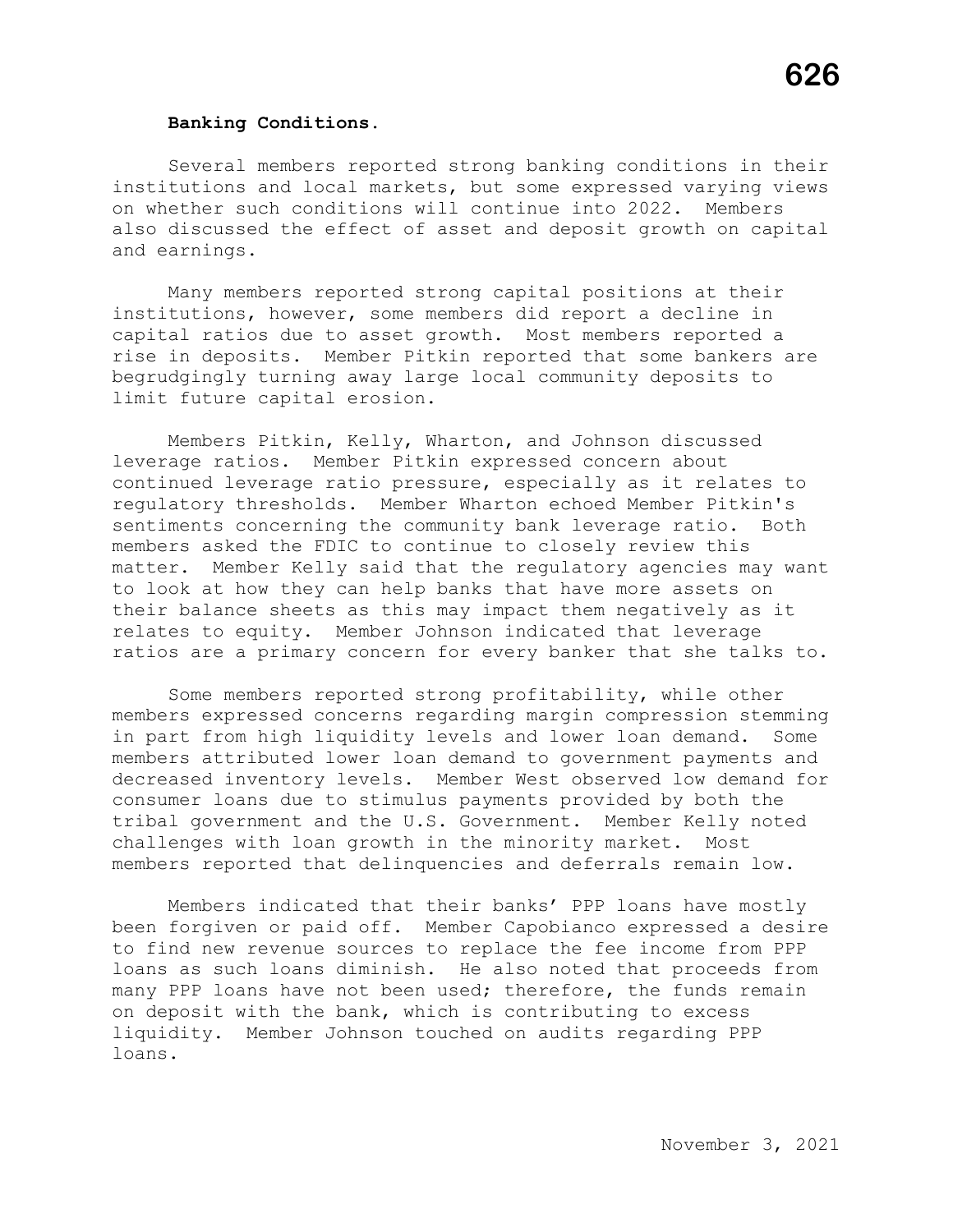Member Pitkin expressed concern about the increasing number of retiring workers with banking experience. Member Pitkin said that many community banks in New Hampshire are finding that remote working options are necessary to retain and attract employees and overcome staff shortages. However, his bank continues to embrace the importance of having staff on-site to allow for personal interactions with customers. Members Wharton and Capobianco discussed increasing wages at their banks. Member Kitner indicated that, as a small community bank, staying competitive and finding talent are becoming increasingly challenging.

#### **Examinations.**

Members Kelly, Hayes, Horvat, Johnson, and Mongold expressed a preference for a hybrid format for examinations. Member Mongold elaborated on her bank's virtual FDIC examinations this year. She noted that the examination team worked with her bank to reduce the number of uploaded documents. At the same time, Member Mongold stressed the importance of face-to-face meetings and the ease of providing additional information on loans or reports to on-site examiners as opposed to uploading information.

# **Innovation and Technology.**

Members Capobianco and Kelly expressed concerns about cybersecurity. Member Kelly said there needs to be a more collaborative effort from the regulatory agencies regarding how banks deal with cybersecurity.

Member Pitkin discussed partnerships with Fintech firms, including for lending, as a response to low margins, intense lender competition, and fewer investment alternatives. Member Pitkin was encouraged by the direction that the FDIC is taking to embrace the prudent use of financial technology and innovation to enhance customer experience and to create a more diverse and equitable banking system. Member Kelly said that the banking industry and regulators should be thinking about cryptocurrency.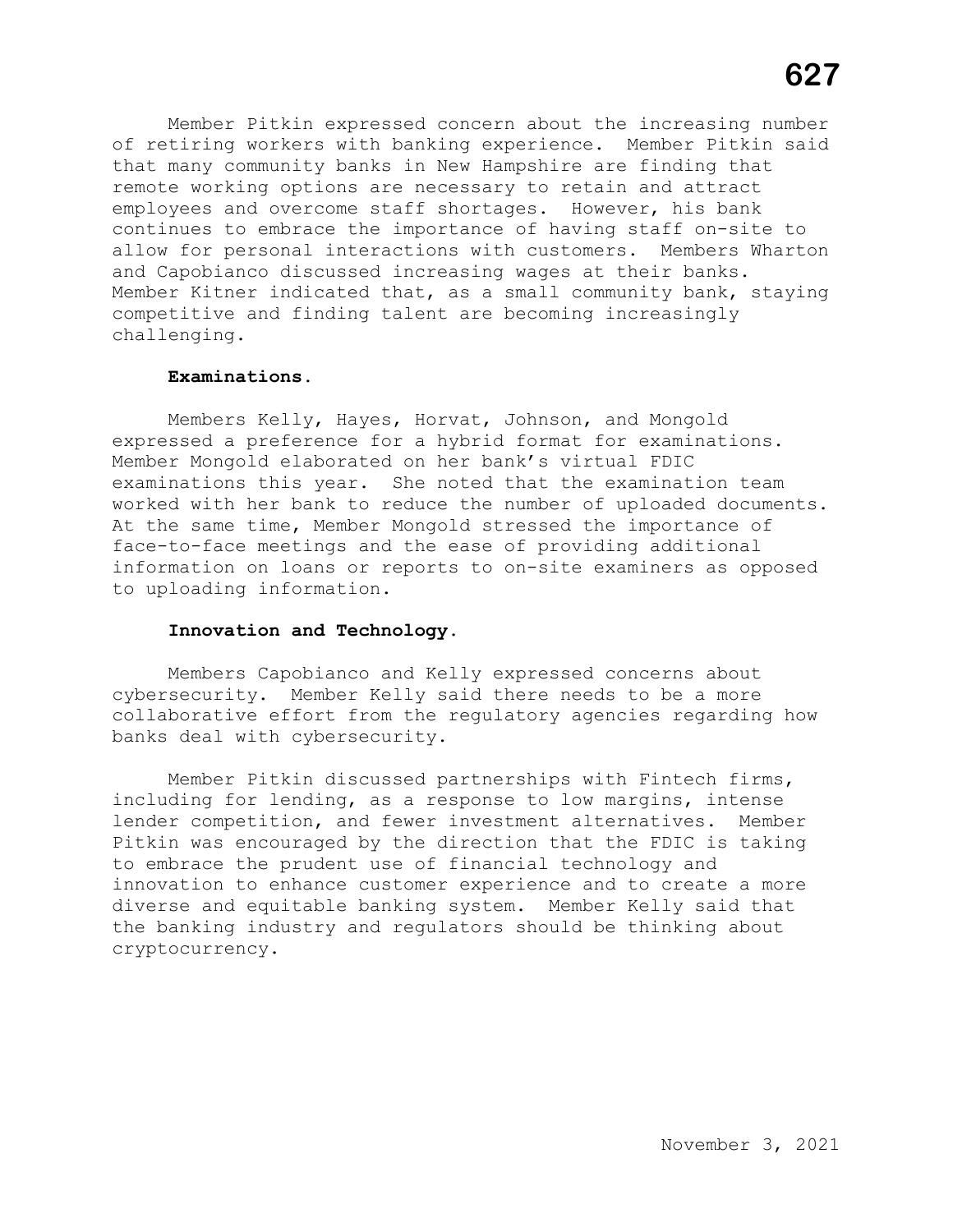#### **Other Topics**.

Member Getzlaff expressed concern about the impact on smaller lenders of the Consumer Financial Protection Bureau's (CFPB's) proposal regarding small business lending data collection per Section 1071 of the Dodd-Frank Wall Street Reform and Consumer Protection Act. Member Getzlaff noted that since some communities have only one dentist, hair salon, or butcher, the proposed reporting requirements for small business loans might result in disclosure of the identities of borrowers. Member Getzlaff also noted that, as a result of such data collection, customers may avoid hometown banks and instead choose larger, out of area banks to maintain privacy. She hopes the FDIC will advocate on behalf of community banks so that the CFPB's proposed regulation establishes tiers based on bank size.

Following the Committee member roundtable discussion, Ms. Kea introduced FDIC staff members to discuss national and regional observations. Shayna Olesiuk, Associate Director, National and Regional Risk Analysis, Division of Insurance and Research (DIR), presented on the national economy and banking trends. Then John Henrie, Regional Director, Atlanta Region, and Greg Bottone, Regional Director, Chicago Region, presented regional perspectives.

Following this discussion, Ms. Kea thanked the members and FDIC staff for their presentations. She then announced that the meeting would stand in recess. Accordingly, the meeting stood in recess at 3:10 p.m.

## **Update from the Minority Depository Institutions Subcommittee**

The Committee reconvened at 3:25 p.m. Ms. Kea introduced Member Narvaez and Betty Rudolph, National Director, Minority and Community Development Banking, to present an update on the Minority Depository Institutions Subcommittee, which met on November 2, 2021. Ms. Kea pointed out that Ms. Rudolph is the new Director of the FDIC's recently created Minority and Community Development Banking Office.

## **FDITECH Update**

Next, Ms. Kea introduced Sultan Meghji, Chief Innovation Officer, Office of Innovation, who provided an update on the FDIC's ongoing technology initiatives.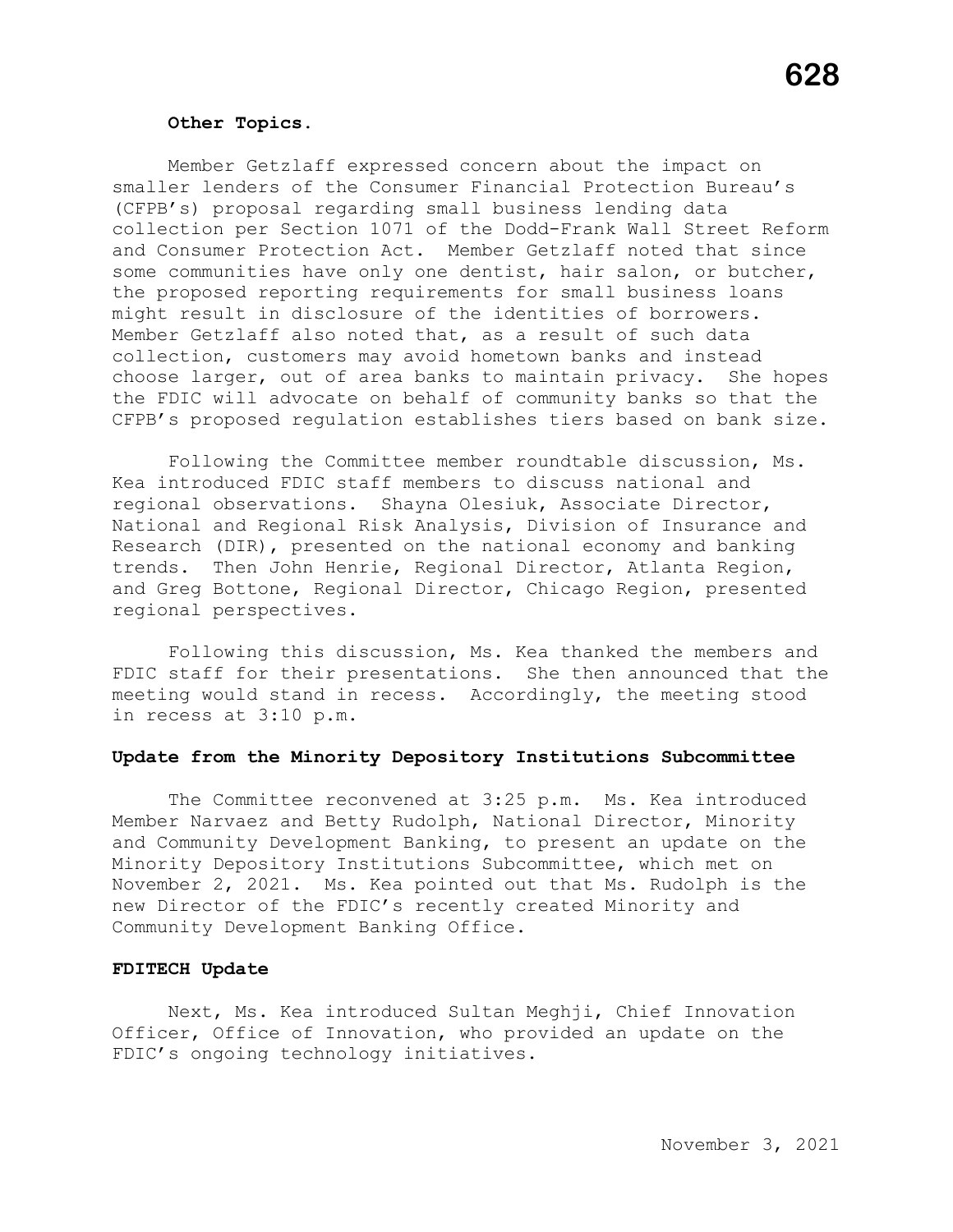## **Community Bank Research**

Ms. Kea then introduced Diane Ellis, Director, DIR, and Daniel Hoople, Financial Economist, DIR, to share an update on community bank research. Ms. Ellis provided an overview of the 2021 Community Bank Research Conference. Next, Mr. Hoople focused his presentation on how community banks' use of technology supported loan and deposit growth during the pandemic.

# **Information Technology Supervision Update**

Ms. Kea then introduced Martin Henning, Deputy Director, Operational Risk, Division of Risk Management Supervision, to provide an update on information technology supervision.

Following the presentation, Member Pitkin indicated that the challenge as it related to technology is not necessarily banks themselves, but their customers, whose primary concern is the two-factor authentication process. He inquired about potential avenues for communicating with consumers regarding the importance of two-step authentication.

Mr. Henning asked Member Pitkin whether he senses any change in consumer reaction to authentication requirements. Member Pitkin indicated that initially, customers are resistant to setting up two-factor authentication; however, they seem less concerned once the process is complete. He emphasized that better communication with consumers is needed.

Mr. Henning noted that he has heard that over time the technologies for providing the second factor of authentication are becoming easier to use. Therefore, the problem may be improving across the industry. He stated that he appreciated Member Pitkin's feedback. Citing prior FDIC publications directed specifically to consumers, with many articles about information security and how consumers can protect themselves, Mr. Henning said the new FFIEC publication provides another opportunity to educate consumers on the importance of security.

Next, Member Kelly thanked Mr. Henning for his remarks and encouraged continuing the discussion. Member Kelly recalled his earlier characterization of cybersecurity as an arms race, which community banks will have to continue to deal with, more strongly as a collective body than as individual institutions.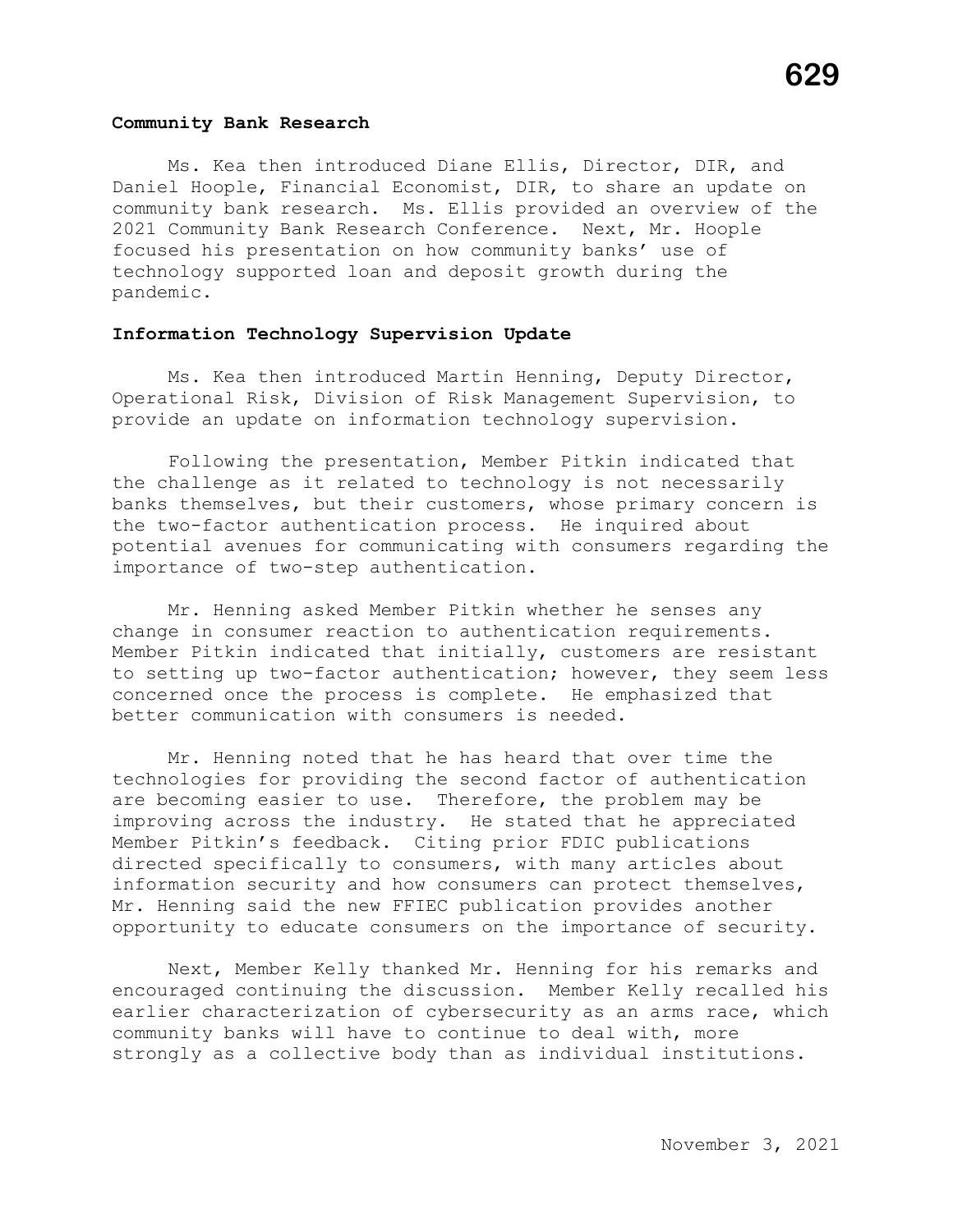## **Closing Remarks**

Ms. Kea thanked all of her FDIC colleagues who presented, and expressed her deepest gratitude to the Committee members for their insights and open, honest sharing. Then Ms. Kea turned the meeting over to Director Gruenberg for his closing remarks.

Director Gruenberg thanked all Committee members for their participation, and he said their input and impact on the FDIC over the Committee's years of existence cannot be overstated.

He thanked Committee members whose terms expire at the end of the year, and for whom this is their last Committee meeting: Shaza Andersen, Sarah Getzlaff, Stephen Hayes, Kenneth Kelly, Patty Mongold, and Mark Pitkin. On behalf of everyone at the FDIC, Director Gruenberg thanked them for the time and effort they devoted to the Committee. He noted that the FDIC has benefitted greatly from their service and looks forward to continuing engagement with them as distinguished alumni of the Committee.

There being no further business to discuss, Director Gruenberg adjourned the meeting at 4:46 p.m.

(Whereupon, the above entitled matter went off the record at 4:46 p.m.)

\_\_\_\_\_\_\_\_\_\_\_\_\_\_\_\_\_\_\_\_\_\_\_\_\_\_\_\_\_

Debra A. Decker Federal Deposit Insurance Corporation Deputy Executive Secretary and Committee Management Officer FDIC Advisory Committee on Community Banking